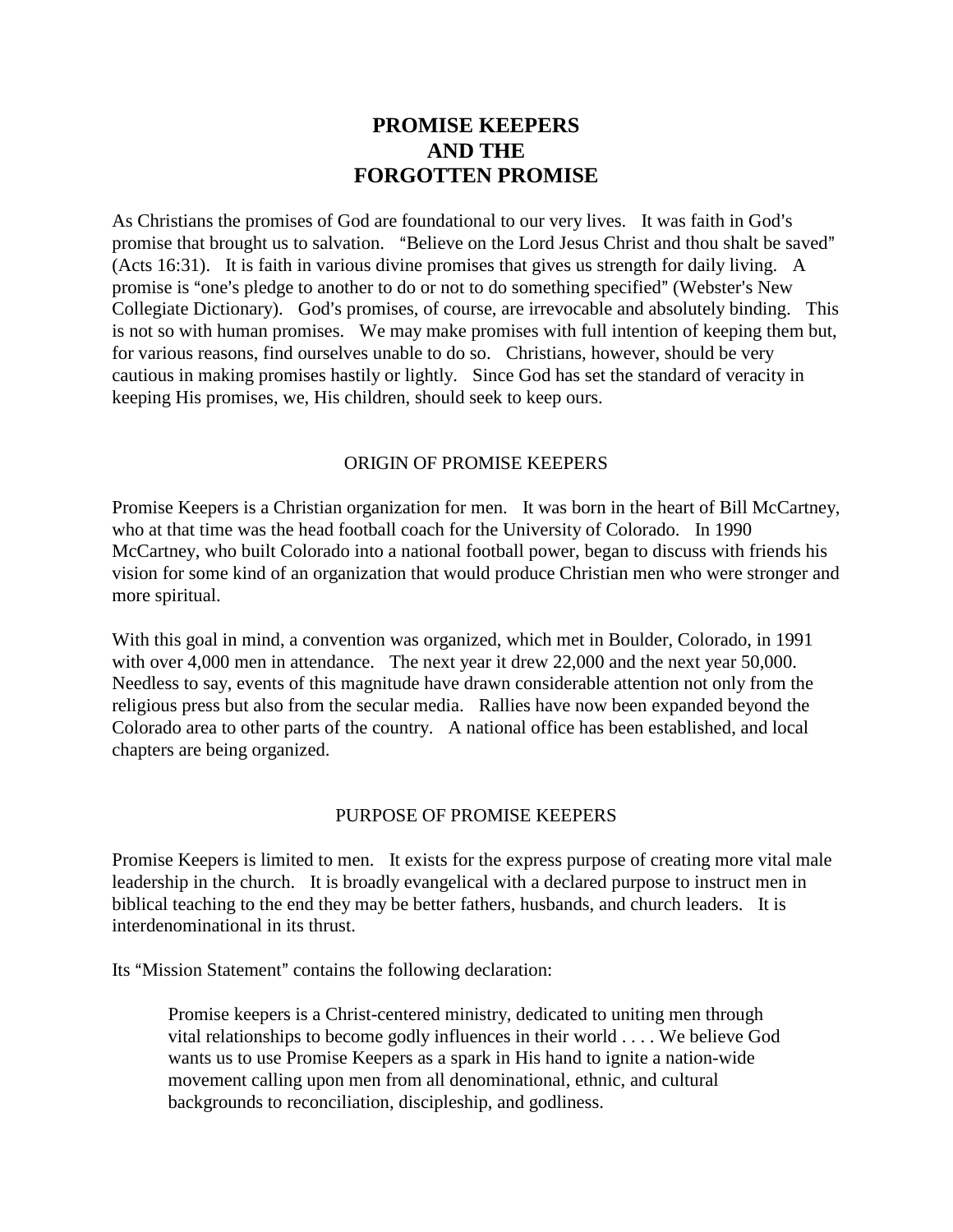When one reads this statement, one is impressed at first glance. Here is a movement that wants to produce godly Christian men. What could be wrong with that goal? Nothing in itself. The problem arises when the theological and methodological premises of the movement are examined.

Several phrases in this statement of purpose are worthy of careful examination. It is "dedicated to uniting men." At what theological price? What will be the basis of the "uniting"? What kind of "vital relationships" will be promoted?

The intent is to bring together "men from all denominational backgrounds." Will this include Roman Catholics? Will it include men who are members of churches within the National and World Council of Churches?

Men will be guided toward "reconciliation." What kind of reconciliation? Will they be able to fellowship and work together despite important differences over biblical doctrine? Red lights begin to flash as one contemplates the implications of the statement quoted.

## STRENGTHS OF PROMISE KEEPERS

We are certainly in need of more spiritual men in this day of declension. Many churches lack spiritual men. Many find it difficult to locate men in their membership who meet the spiritual qualifications of deacons or who can fill other leadership roles. The goal of seeking to increase the number of spiritual men in Christ's church cannot in itself be faulted.

Furthermore, it cannot be denied there is a need for men to take a more aggressive role in prayer, in the worship of God, and in personal witness. Many Christian men are woefully lacking in biblical knowledge and do not evidence much desire for spiritual things. Promise Keepers aims to correct these deficiencies.

One of the most pressing needs in the church today is for men to assume their rightful place of spiritual leadership in their homes. As husbands they are supposed to lead their wives in the ways of God. As fathers they are to raise their children in the "nurture and admonition of the Lord." Sadly, however, many Christian men have little or no real spiritual leadership in their family. Many men are consumed with their secular employment or with other pursuits and give little time to their families. Promise Keepers is dedicated to challenging men to do a better job at home.

There are seven promises which are accepted by a participant in the Promise Keepers program. They cover various parts of one's life such as personal devotions, family life, and church participation. The idea of making solemn covenants with God certainly has biblical precedent and is not to be despised. Modern Christians shy away from "getting tied down," and the concept of promises to God has merit. Despite all of these commendable goals, there are problems with Promise Keepers which need more scrutinization.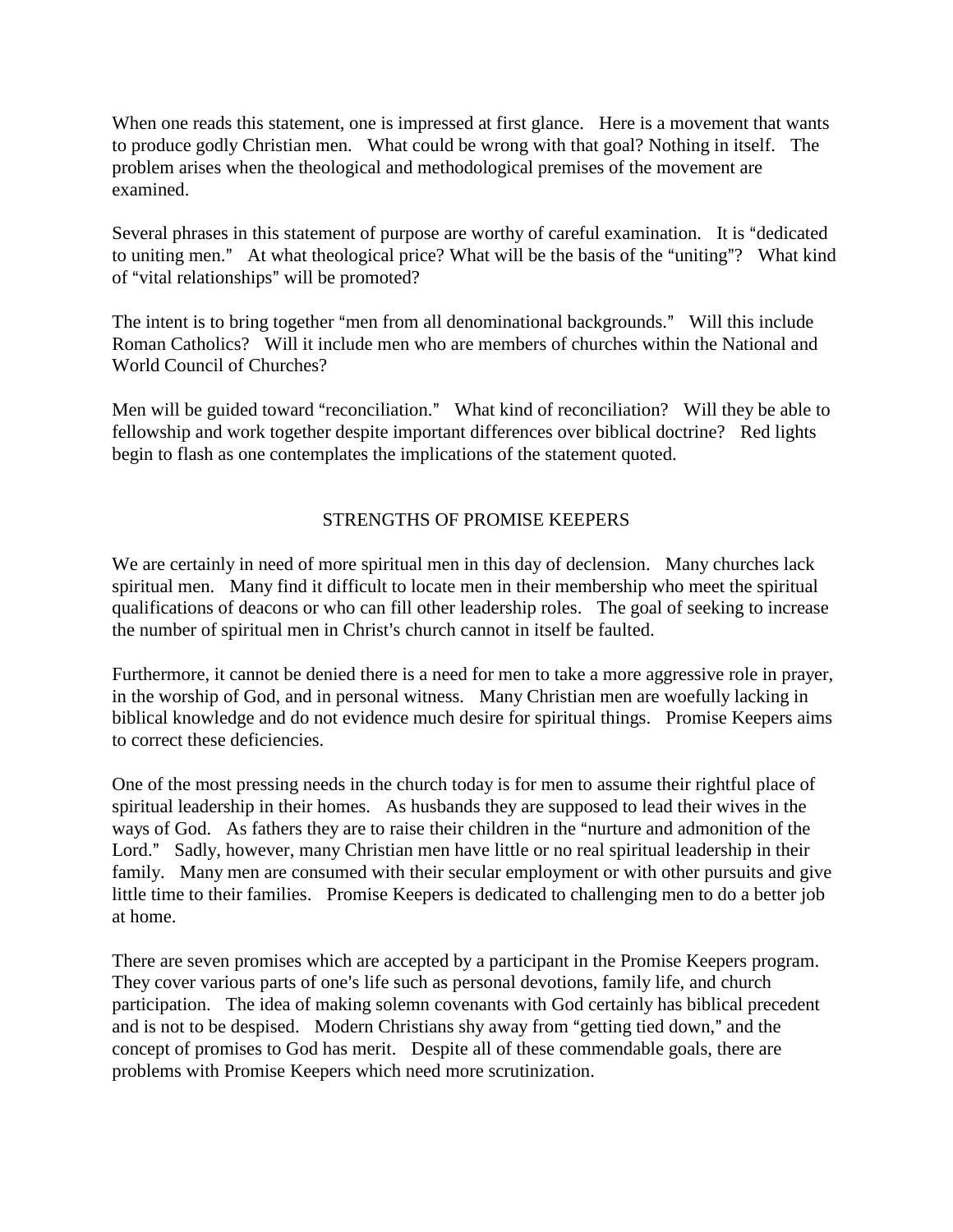#### THE WEAKNESSES OF PROMISE KEEPERS

In the rush to express Christian love, many have forgotten the necessity of biblical discernment. While there are good elements in many Christian organizations, the good must always be weighed against the bad. Our love is to abound "in knowledge and in all judgment"  $[discernment]$ " (Phil. 1:9). In other words, we must be theologically discriminating in our evaluation of men and movements. While we have mentioned some positive aspects of Promise Keepers, we must also call attention to some dangerous and unbiblical features as well.

An Inadequate Doctrinal Statement. The "Statement of Faith" contains five points. They deal briefly with: the existence of God, the nature of the Bible, the person and work of Christ, the person and work of the Holy Spirit, and the facts of sin and salvation. The "Statement" is crafted in such a way that a broad spectrum of professing Christians could agree to it. This is the reason so many men from a wide variety of theological and ecclesiastical backgrounds can be involved together in the movement.

**A Failure to Differentiate Between Biblical and Non-Biblical Churches.** One of the seven promises of a Promise Keeper is: "A Promise Keeper is committed to support the mission of his church by honoring and praying for his pastor and by actively giving his time and resources." This sounds appealing and noble. Many questions arise, however. What is a biblical church? Are all churches biblical churches? Is a Catholic church worthy of support? What about a church that includes in its "mission" the support of the National and World Council of Churches? Promise Keepers does not speak to these vexing problems with any evidence of biblical discernment.

To encourage men to support their pastor and their church even though neither is following the Word of God is to compromise the truth. Christian men need to be told plainly and scripturally they ought not to be members of nor support a church that is not true to God's Word.

**The Use of Speakers Representing a Wide Range of Theological Viewpoints.** Men who attend the rallies sponsored by Promise Keepers are going to be exposed to a host of speakers who represent contradictory viewpoints. There will be men such as Bill Bright, founder of Campus Crusade for Christ, a very ecumenical group. Bright was one of the signers of the document "Evangelicals and Catholics Together," an attempt to defend a closer tie with Roman Catholics. Jack Hayford has been featured; he is pastor of the Church of the Way in Van Nuys, California, and a leading spokesman for the modern charismatic movement. There is Charles Swindoll, president of Dallas Theological Seminary and a leader with very broad concepts of fellowship.

Among other speakers who have been featured are Bill Hybels, pastor of a "super-church" near Chicago; Luis Palau, an ecumenical evangelist; and Chuck Smith, another charismatic pastor from California. To expose the men of Bible-believing churches to such a hodgepodge of speakers is a great spiritual disservice. We are to "speak the things which become sound doctrine" (Tit. 2:1). Many of these men (and others like them whom we have not mentioned) do not teach sound doctrine.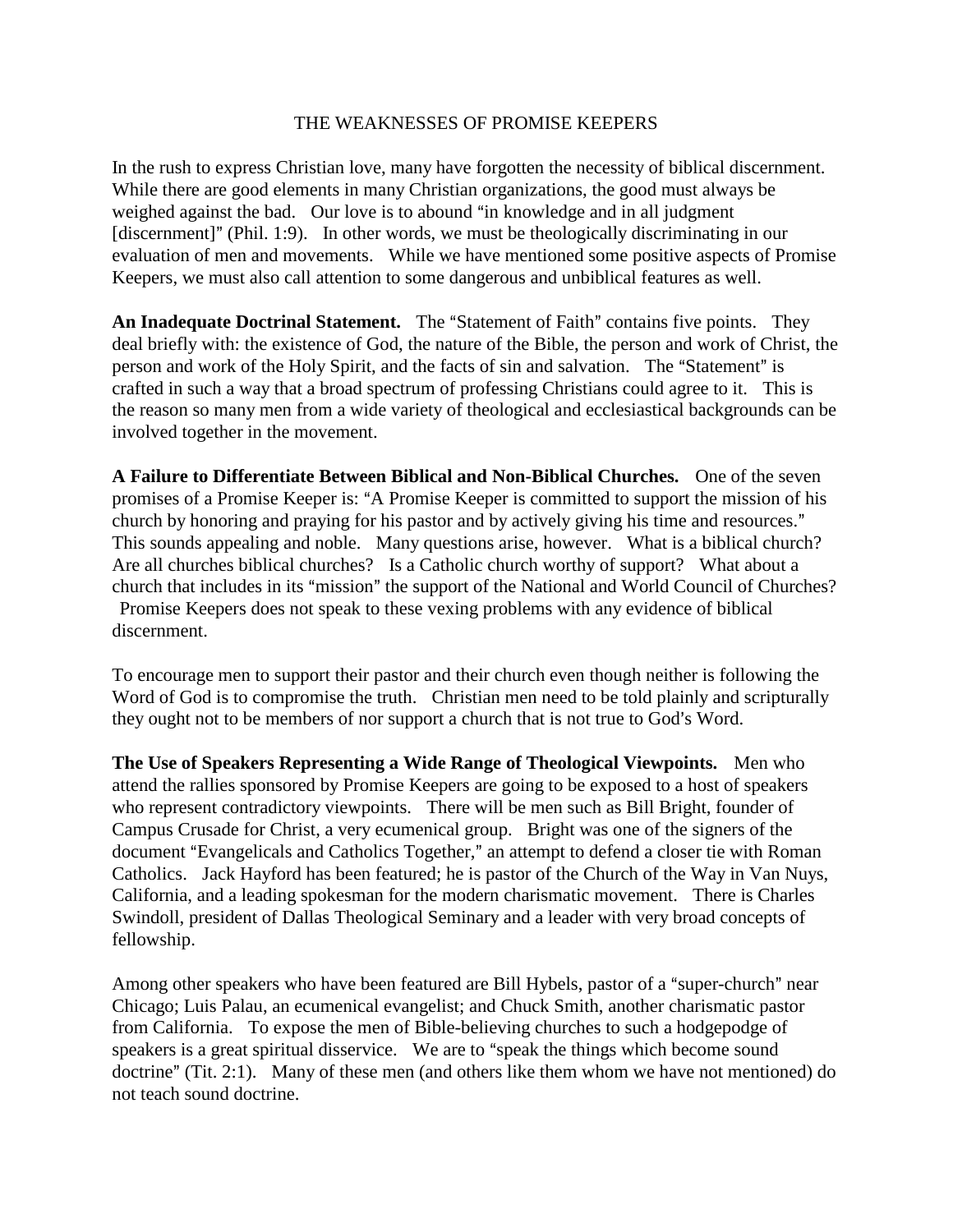**An Unscriptural Ecumenical Emphasis.** Promise Keepers is evolving into a major threat to sound, biblical, separated local churches who are seeking to maintain a holy stand for God. The appeal of Promise Keepers is strong. Its promotion by noted evangelical leaders is enticing. Even in fundamental local churches, men know other men who have become involved, are enthusiastic supporters of the program, and encourage their friends to be part of it. Pastors who do not wish to "get on the bandwagon" can face considerable opposition. The pressures are similar to those faced by pastors years ago when Billy Graham first began to move toward a more ecumenical position. Woe to the pastor who said anything against Billy Graham! He could well lose his pulpit (and not a few did).

The "Reconciliation Statement" of Promise Keepers emphasizes that one of their goals is "getting" together" by replacing "personal prejudice" with "biblical unity." Question: What constitutes "personal prejudice" in the realm of spiritual truth and fellowship? Is the fact that some Christian men and their churches remain separated from other men and their churches merely a matter of "personal prejudice," or is it a matter of biblical obedience?

Promise Keepers is definitely ecumenical. Promise #6 states: "A Promise Keeper is committed to reach beyond any racial and denominational barriers to demonstrate the power of biblical unity." The phrase "denominational barriers" is a tricky one. To many, denominations are simply man-made organizations that have long ago lost their relevance and should be dismantled. Many liberal ecumenicists would hold such a view. However, what some evangelicals view as "denominational barriers" are really theological barriers. For instance, when J. Gresham Machen left the Presbyterian Church years ago, he founded another small denomination. But did he do so just out of spite, and are the differences separating the two groups inconsequential? No. There were deep theological issues at stake at that time and those issues are still present. Groups like Promise Keepers tend to confuse "denominational barriers" with biblical and theological barriers. Biblical barriers were created by God not men.

This principle was seen when a group of churches departed from the old Northern Baptist Convention and formed the General Association of Regular Baptist Churches. "Denominational barriers" were "theological barriers." There are some lines that cannot and ought not be erased. But Promise Keepers is moving apace to erase many of these barriers. If a member of a fundamental, separatist church can unite in worship with men who are content to belong to churches that are part of the National Council of Churches, an apostate body, then the position of biblical separation really has little practical meaning. We are saying, in effect, the position these men have taken, while it may not be personally ours, is allowed within the bounds of true Christian fellowship and the associations a man's church may have should not be an impediment to cooperation and service. If this attitude catches hold in fundamental, separatist churches, their historic position will be quickly undermined.

**A Large Charismatic Presence.** The modern charismatic movement is active and pervasive. Charismatics believe the "sign gifts," which most of the church until recent times have accepted as obsolete, are now active and essential in the life of the church. This includes the "gift of tongues," which is perhaps the most prominent of the gifts emphasized. Charismatics have a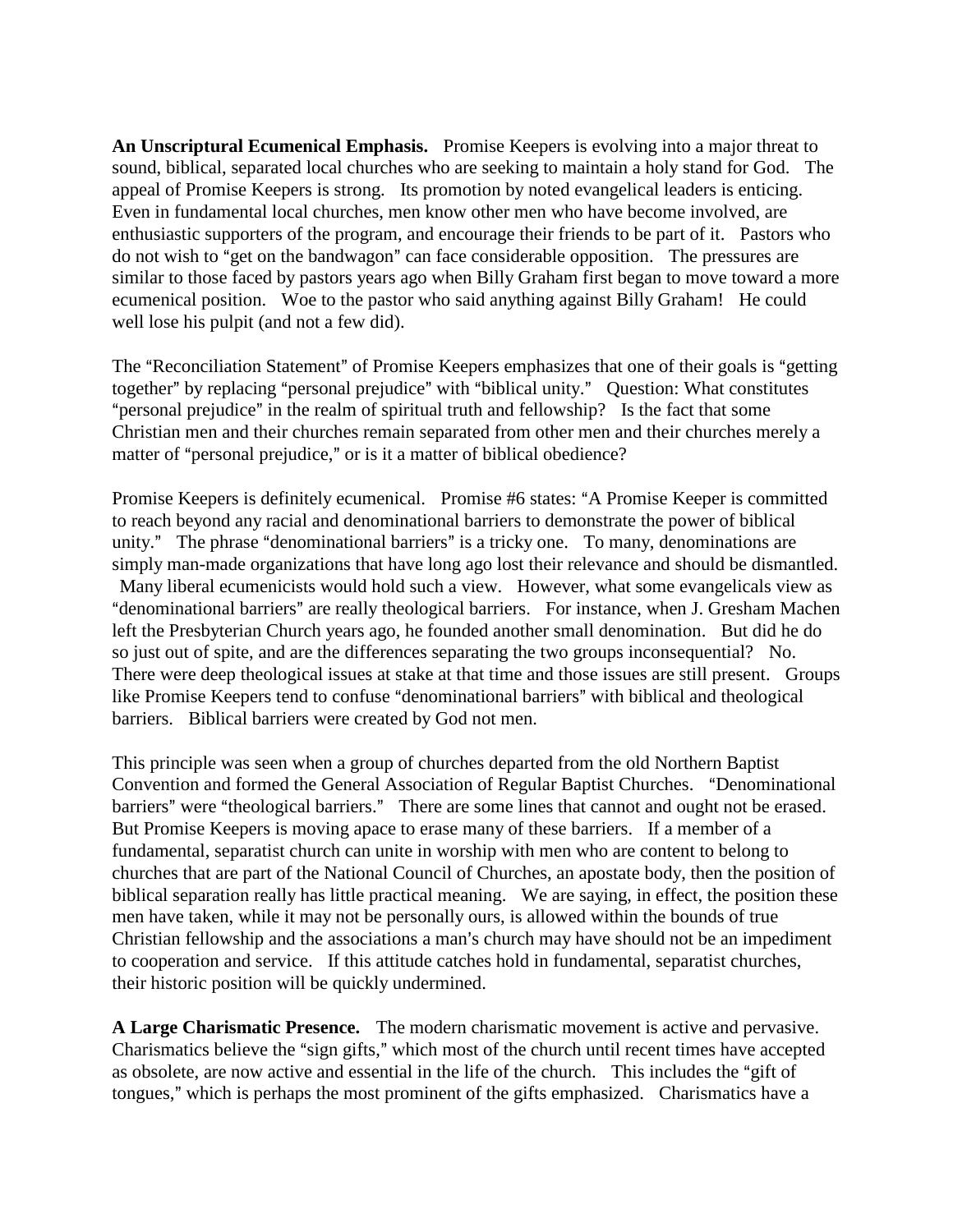large influence with Promise Keepers.

Bill McCartney, the generally-recognized founder of Promise Keepers of whom we spoke earlier, is himself a member of a Vineyard church. The Vineyard movement sprang from the ministry of a pastor in California named John Wimber. Vineyard churches emphasize the validity of "signs" and wonders" today and view miraculous displays of divine power as essential to the growth of the church.

McCartney's pastor, James Ryle, a charismatic "signs and wonders" advocate, is a board member of Promise Keepers and has claimed God has given him special revelation for the Body of Christ. Ryle is not alone. As mentioned previously, many featured speakers are charismatics. Randy Phillips, the current president of Promise Keepers, is also affiliated with the Vineyard movement and spoke at Robert Schuller's International Men's Conference in 1994. Promise Keepers is well-permeated with charismatic influence.

Historically, fundamental, separatist churches have declined to become involved with charismatics. However, cooperation with Promise Keepers will change this.

Unholy Music. "The men erupt in laughter as preacher Charles Swindoll, clad in faded denim, rides into the arena atop a Harley-Davidson motorcycle, the savage vocals and scratchy chords of 'Born To Be Wild' blaring in the background" (*Christianity Today*, 2/6/95). In a meeting intended to produce men who are attempting to learn how to control the natural "wildness" of their sinful natures, one would hardly expect help from the secular rock song "Born To Be Wild."

One national magazine described the scene at one of the Boulder conferences thus: "A Christian rock band set the mood. When the music stopped the crowd rose to do 'the wave,' shouting 'Jesus, Jesus, Jesus' . . . . 'We're scoring baskets for Jesus,' declared emcee Bob Horner, an official with Campus Crusade for Christ" (*Newsweek*, 7/29/94, "The Gospel of Guyhood").

Pastors who are trying to hold the line on music, guarding their flocks from the incursions of the modern rock beat, will not be helped by Promise Keepers. Biblically there is no such thing as "Christian rock." The rock beat has its roots in the world and the lusts of the world and cannot be sanctified for use in the temple of the Lord.

## MAJOR FAILURE OF PROMISE KEEPERS

The apostle Paul gave us a great principle of holiness and a guideline for our conduct both personally and corporately: "Be ye not unequally yoked together with unbelievers . . . . Wherefore come out from among them, and be ye separate, saith the Lord, and touch not the unclean thing; and I will receive you, and will be a Father unto you, and ye shall be my sons and daughters, saith the Lord Almighty"  $(2$  Cor. 6:14, 17-18).

**This is a divine promise based upon a divine command. It is a promise the leaders of Promise Keepers have forgotten.** Exactly what does it say?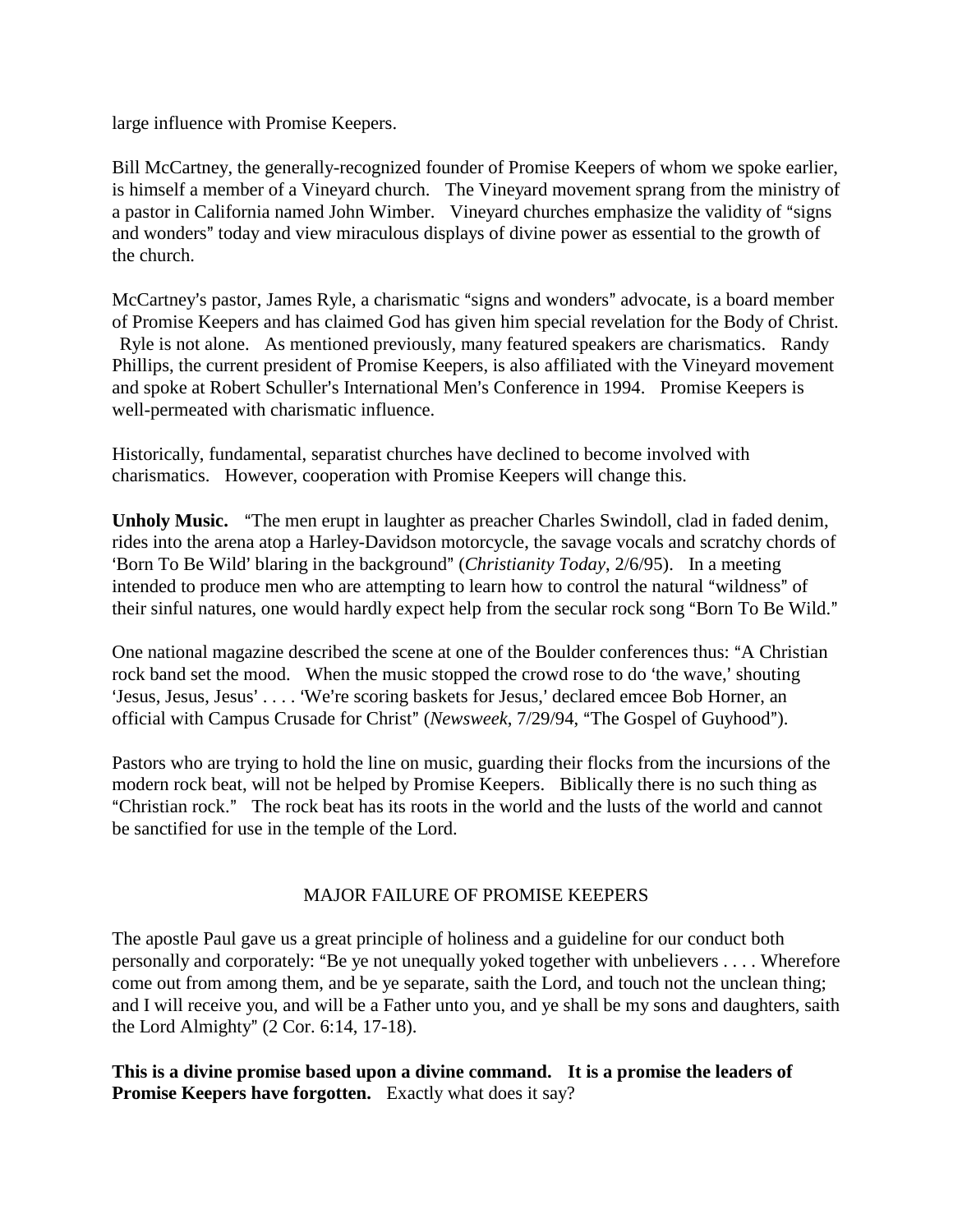- 1. True believers are not to be yoked (associated in religious worship and service) with unbelievers. In uniting, particularly with Roman Catholics, in worship, Promise Keepers is violating this command. Many Roman Catholics are unbelievers in the New Testament sense. They do not understand the true Gospel nor are they resting by faith alone in the finished work of Christ. Within our fundamental churches are many people who were formerly Roman Catholics and would testify to this fact.
- 2. We are to remain separated in religious activity from what the passage calls "the unclean thing." Verses  $14-16$  delineate the "unclean thing." It is that which involves unrighteousness, spiritual darkness, satanic power, unbelief, and idolatry. The ancient city of Corinth, where the Corinthian church was located, was filled with false religion. Paul is warning Christians they are to remain separate from false religion. It is difficult for some present-day Christians to realize many practitioners of false religion have smiling faces, cordial handshakes, caring ways, and at least some biblical terminology.

Some contemporary Christians are apt to dismiss Paul's warnings as related only or mostly to situations in the New Testament times with little application for us today. The great scholar Charles Hodge, however, had better perception than that. Hear his comments on the II Corinthians six passage.

We are to keep aloof from all intimate associations with the evil. The exhortation is general, and is not to be confined to partaking of heathen sacrifices . . . . And as we know that their special danger was hidden from idolaters . . . it is to be presumed that it was from all association with the heathen in their worship that the apostle intended to warn them. But this is only one application of the principle laid down, viz., that intimate associations ought not to be formed by the people of God with those who are not His people . . . . It is no doubt true that by unbelievers Paul meant the heathen. But it does not follow from this that intimate association with the heathen is all that is here forbidden. The principle applies to all the enemies of God and children of darkness (*An Exposition of the Second Epistle to the Corinthians*, pp. 165-66).

The "yoke" speaks of combined or cooperative religious activity. In commenting on the phrase "Be ye not unequally yoked together," Hodge says: "It is the union of incongruous, uncongenial elements or persons that is forbidden (Hodge, op. cit., p. 167).

God promises in this great passage to "receive" us and to exercise His fatherly care toward us if we obey His command to remain uncontaminated in our service and worship. Here is a great promise for all Promise Keepers to consider.

But should we refuse to fellowship with other believers on doctrinal grounds? Many feel our doctrinal basis of fellowship should be minimal indeed and that "loving Jesus" is more important than doctrinal accuracy and agreement. Randy Phillips, president of Promise Keepers, was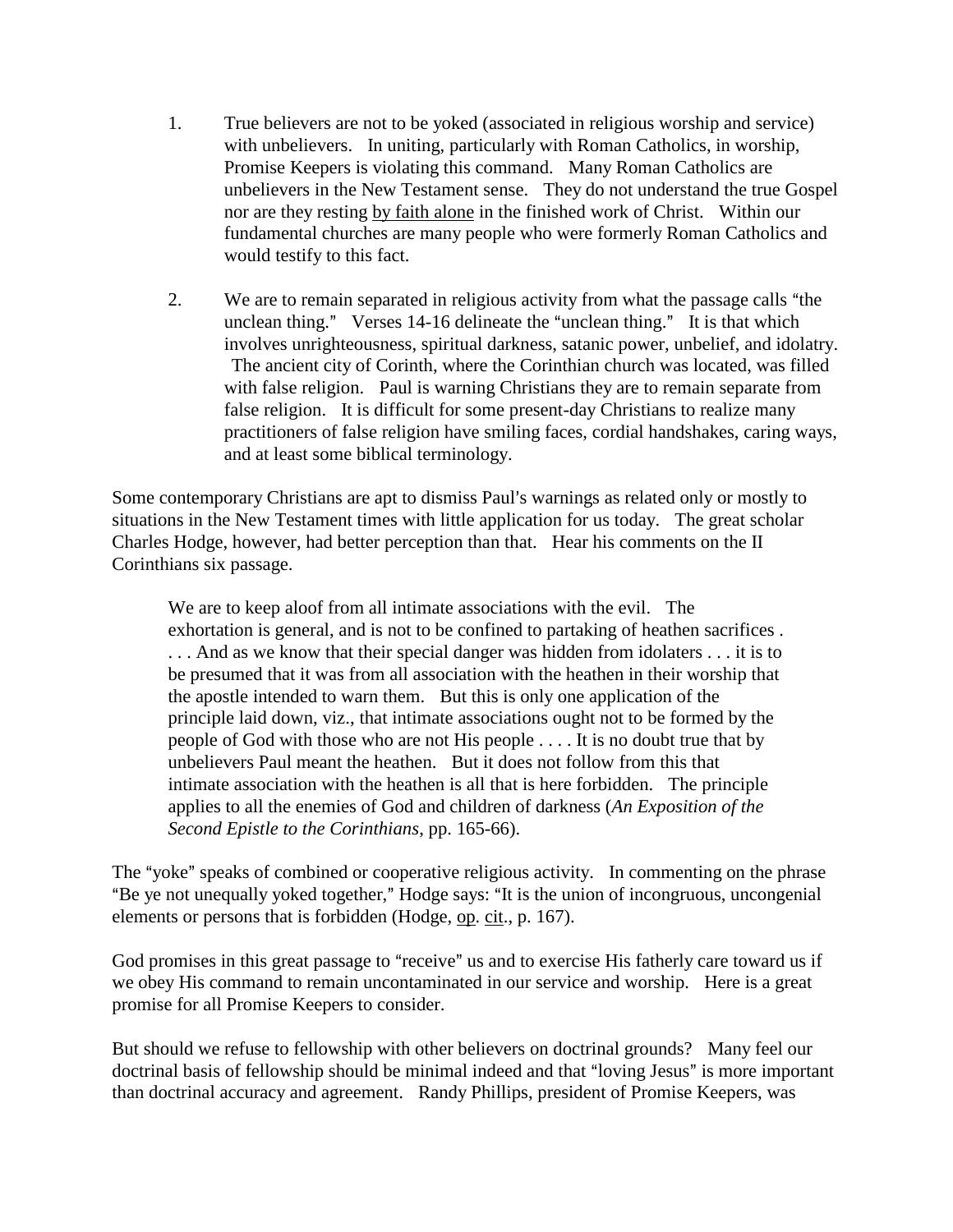asked: "On the issue of Catholicism, does Promise Keepers have a policy on how to interact with Roman Catholics?" Phillips responded: "What we do care about is do you love Jesus and are you born again by the Spirit of God? And so if you have been born again by the Spirit of God, then whatever the labels are should not divide us. So from that standpoint all men are welcome . . . whether you're Baptist, Pentecostal, or Roman Catholic. If you are in the Body of Christ, then you should certainly be welcome" ("Media Spotlight," Promise Keepers, Albert Dager, p. 11).

The founder of Promise Keepers, Bill McCartney, echoed the same: "Promise Keepers doesn't care if you're Pentecostal. Do you love Jesus . . . . Hear me. Promise Keepers doesn't care if you're Catholic. Do you love Jesus . . . ?" ('94 Seize the Moment Men's Conference, Portland, Oregon, June 18, 1994).

Such statements as the above may give some "warm fuzzies," but they are not in accord with biblical teaching. God is mightily concerned with truth, correct doctrine, and the maintenance of the same. Many present-day Christians may not be, but God is. Over and over in the New Testament we are admonished to maintain sound doctrine. We are to "hold fast the form of sound words"  $(2 \text{ Tim. } 1:13)$ . Believers are to be "nourished up in the words of faith and of good doctrine"  $(1 \text{ Tim. } 4:8)$ . We are to "contend for the faith which was once delivered unto the saints" (Jude 3). Promise Keepers is not obeying this scriptural emphasis.

There is far more to Christian fellowship than merely "loving Jesus." The "unity of the faith" (Eph. 4:13) has an intellectual and theological basis, not merely emotional. The apostle John was concerned that his spiritual children be found "walking in truth"  $(2 \text{ Jn. 4})$ . Fellowship with other Christians has certain biblical limitations and guidelines. Sometimes there are doctrinal impediments to true fellowship. If a believer is in a church that is not true to God's Word (a church that by its teaching and associations is disobedient to truth), we ought not be fellowshipping with them as though there were nothing amiss.

"But," someone says, "some of the participants in Promise Keepers are true Christian brethren." This is true, but Paul gives us warning there are some true Christian brethren with whom we cannot fellowship in worship and service: "But now I have written unto you not to keep company, if any man that is called a brother be a fornicator, or covetous, or an idolater, or a railer, or a drunkard, or an extortioner; with such an one no not to eat"  $(1 \text{ Cor. } 5:11)$ . Among other sins the matter of "idolatry" is mentioned. In commenting on this passage, Fred Moritz is correct in noting an idolater was one who participated in false worship. "The separation from a disobedient brother in this instance is on doctrinal as well as moral grounds" (*Be Ye Holy, The Call to Christian Separation*, p. 76).

Men whose center of worship is the Mass are coming to see the Lord Jesus Christ offered again in an "unbloody sacrifice" upon the altar of their church each time they worship. They participate in a church that believes the actual sacrifice for sins is repeated again and again. Until recent years, this heresy has been viewed as such by sound Christians of almost all denominations. Now there is an air of tolerance abroad, which is willing to view such a teaching as an allowable option.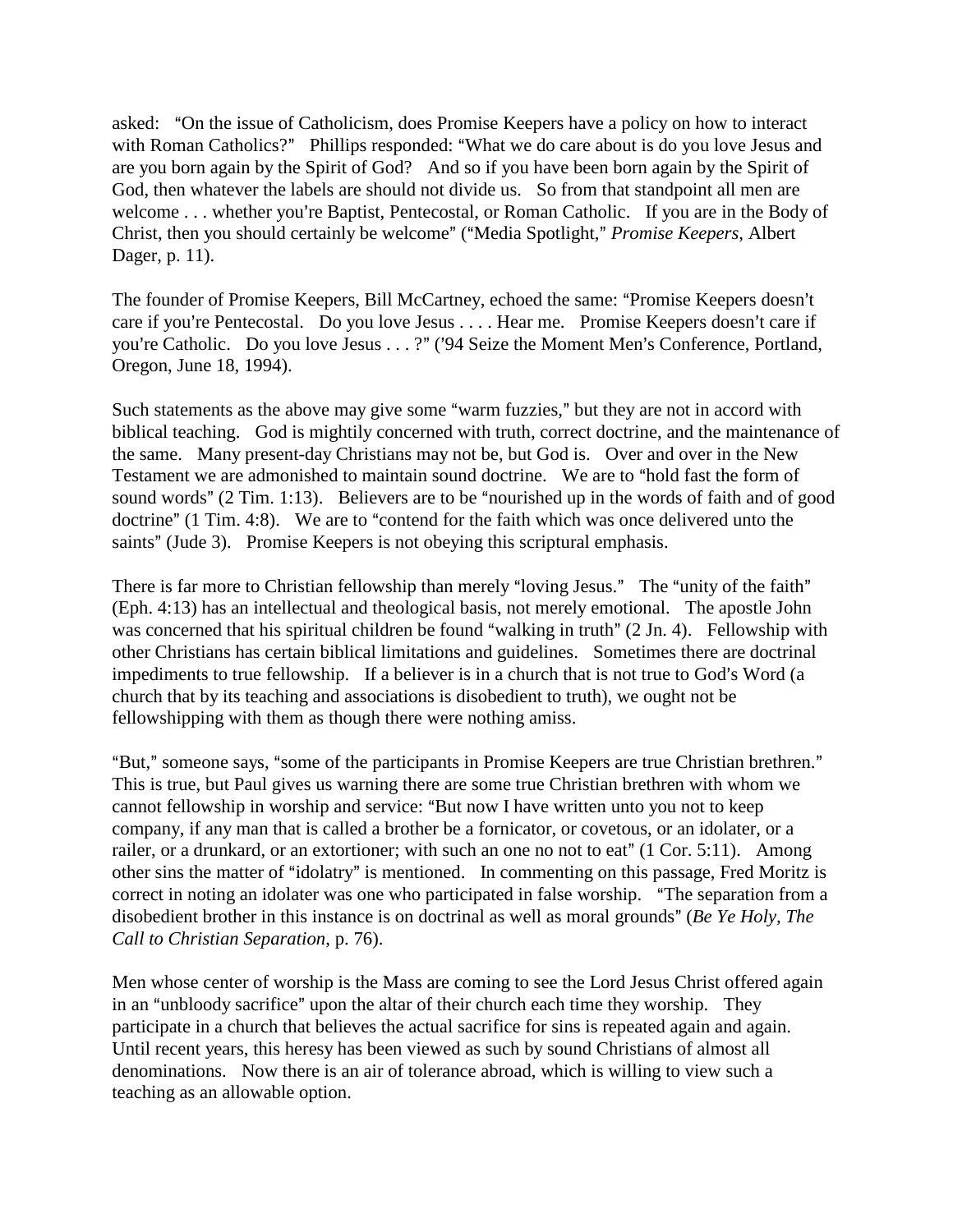## HARMFUL IMPACT OF PROMISE KEEPERS

Promise Keepers is as serious an attack upon biblical separatism and fundamentalism as the church has seen since the rise of Billy Graham and his ecumenical evangelism a generation ago. It is going to cause major problems for pastors who are trying to maintain a biblical position.

This movement is promoting a disregard for the biblical teaching on ecclesiastical separation. This is difficult teaching to protect anyway, because the tide of public and evangelical opinion is running strongly against separatists. It is not fashionable to raise barriers and delineate theological truths. When a major group like Promise Keepers urges the Christian public to drop their "biases" and "prejudices" and rally together with all who call themselves Christians, many within fundamental churches are going to respond positively. Many think fundamentalists are too contentious anyway and will welcome an opportunity to break away from what they feel are overly-narrow parameters. In most of our separatist churches there are members, and in some cases even leaders, who do not really share the separatist convictions of the church. If the pastor does not promote Promise Keepers, these people are likely to promote division in the church.

Fundamental local churches that become active in the Promise Keepers movement will be exposing their men to teachings, philosophies, and activities contrary to the historic position of their church. While some men could attend rallies without being negatively influenced away from their church's teachings, they would be relatively few in number. "Evil communications" corrupt good manners"  $(1 \text{ Cor. } 15:33)$ , or as someone has correctly rendered it, "Bad company corrupts good character." If men of a fundamental local church associate on a regular basis in worship with Roman Catholics and charismatics, their spiritual character is going to be corrupted, their discernment will be impaired, and their stand for the faith will be weakened. Since men are the leaders of the church, this in turn will cause the entire church to shift its position. It will be gradual, but it will happen. Pastors should consider well such consequences before promoting the program of Promise Keepers.

As men participate in Promise Keepers, they will be attracted to leaders who are not sound in their theology and practice. We have already mentioned a few of the speakers who are featured in Promise Keeper rallies. None of them are fundamentalists. They represent a wide spectrum of theological teaching that would be contrary to the teaching of most fundamental churches. It is already difficult for pastors of sound churches to protect their sheep from attractive and articulate persons like this. They are featured in many public settings, author best-selling books, and appear on Christian radio and television. A pastor does not need to give them further exposure to his people through Promise Keepers.

Participating in the programs of Promise Keepers opens the door for further and wider compromises. Once you begin to ignore, or at least minimize, the importance of sound doctrine in favor of certain perceived benefits, it is easier to continue doing this. Convictions begin to erode and justification is made for all manner of unholy alliances.

To involve the men of a fundamental church with a group that includes many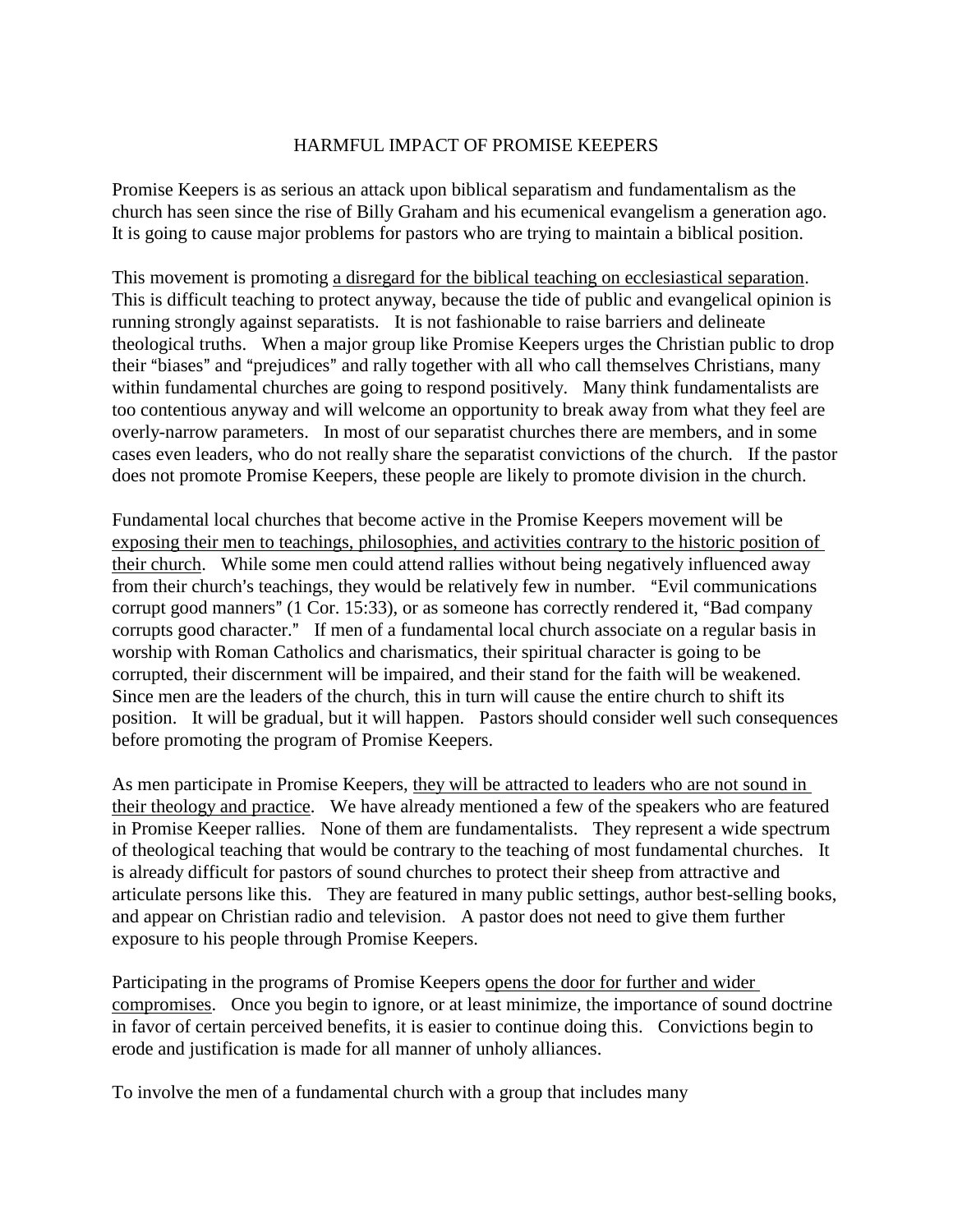non-fundamentalists encourages a pragmatic and "feeling-oriented" basis of judgment rather than a scriptural one. We are living in a society that has largely replaced the objective with the subjective. The important point for many is "How do I feel about this?" If one "feels good" or "receives a blessing," the activity must be acceptable. To sing rousing songs with 30,000 men in a stadium is exhilarating to many. They view it as an uplifting spiritual experience without stopping to consider theological ramifications. This places the judgments of men above the judgments of God. Our prayer and aim ought to be that of the psalmist: "Make me to go in the path of thy commandments, for therein do I delight" (Ps. 119:35). Our question should not be whether or not we are having a "meaningful experience," but whether we are walking in the commandments of the Lord. Are the premises of Promise Keepers scriptural? This is the question.

To worship and cooperate with Roman Catholics and others who are in doctrinal error promotes the idea that correct doctrine is less important than fellowship. This is a popular concept today in Christendom. One is reminded of the slogan of an organization that was one of the forerunners of the World Council of Churches: "Doctrine divides, but service unites." Many professing evangelicals today follow that philosophy, though they may not articulate it in that way. But it is not God's emphasis. The early church continued "in the apostle's doctrine and fellowship  $\ldots$  " (Acts 2:42). Doctrine is more important than fellowship and is listed first. Fellowship must be built on doctrine.

There is at least one more potential result from involvement with Promise Keepers which might be harmful. It removes the center of biblical instruction, at least in some matters, away from the local church. Where are men supposed to be receiving their spiritual instruction? The answer is clear from Scripture–from their pastor within the context of their own local church. This is not to say one cannot be blessed and helped occasionally through the ministry of someone outside the local church. However, the New Testament emphasizes the God-appointed pastor is to be the chief spiritual tutor.

"And he gave some . . . pastors and teachers; for the perfecting of the saints, for the work of the ministry, for the edifying of the body of Christ" (Eph. 4:11-12). The leaders of the Promise Keepers are not the pastors of the men to whom they minister. Whose responsibility is it to teach men about how to be fathers, husbands, and spiritual leaders? It is the responsibility of the pastor. Now some may say, "But my pastor does not teach these things." Knowing something of the ministry of hundreds of pastors across the country, my view of such a statement would be negative. Observing the reactions of church people to similar situations over the years, perhaps I can speak with some helpfulness. People will travel hundreds of miles and pay lots of money to sit and watch a noted leader put diagrams on a huge overhead screen and, with much flourish and charisma, tell them the very same things their pastor has been telling them for years. They will return to their homes, however, and tell their friends, "I never heard such teaching! I learned so much!" The fact of the matter is they heard little their pastor had not already told them many times. But to hear it in a different, more "exotic" setting from someone who is supposed to be a noted "expert" somehow seemed to give it authority heretofore unknown.

Special problems can arise, however, when outside teachers, not part of the local church, give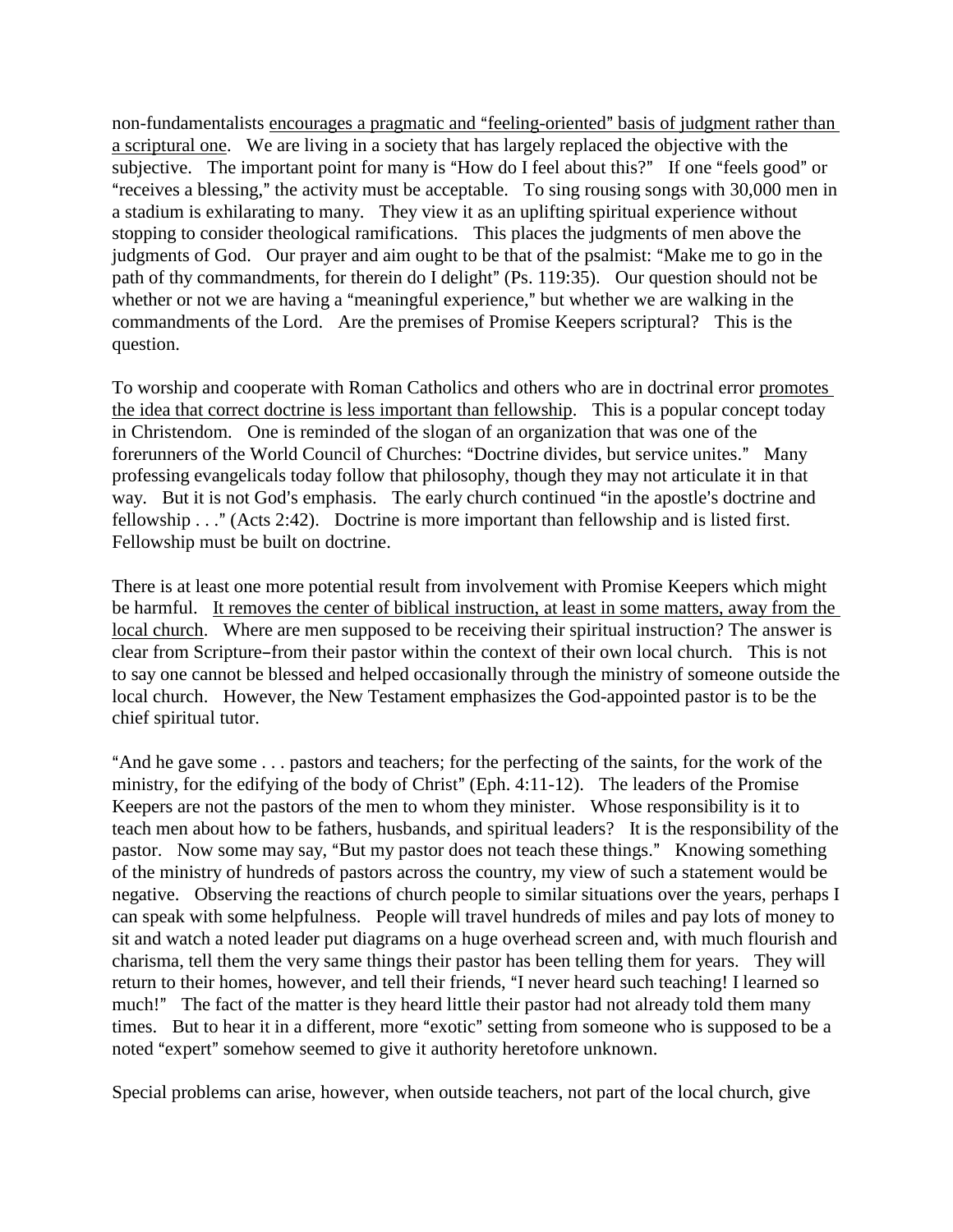instruction contrary to that given by the pastor. Bill McCartney, as an example, says it is perfectly all right to worship with Roman Catholics, yet a man's pastor says it is not. A conflict is immediately engaged, and to whom will the church member be loyal?

## **CONCLUSION**

What should Bible-believing pastors and local churches do about the problems created by Promise Keepers? Several steps can be taken.

**Inform your men of the dangers of the movement.** We need not do it in a nasty spirit, but we need to do it. Many good men are taken in by such movements as this simply because they are not aware of the problems. It is the pastor's task to "guard the flock" as an overseer appointed by God (Acts 20:28). Guarding includes protecting the sheep from harmful influences.

**Refuse to promote Promise Keepers.** There will be great pressure on some pastors to promote Promise Keepers, but the pastor must be resolute. He should meet with any men who are concerned about the matter and endeavor, in a kind but biblical way, to show them why he cannot approve it.

**Evaluate the ministry of your local church to men.** Many churches may have an inadequate ministry to men and may need to recognize that weakness and make plans to correct it.

**Examine your preaching and teaching.** The pastor should examine his own preaching and teaching ministry. Is he preaching the "whole counsel of God," including truth calculated to make the men of his church spiritually stronger? Is he exposing his men to biblical truth that makes them better husbands, fathers, and church leaders? Pastors are human and can sometimes fall into patterns of preaching that may be lacking in certain truths.

**Stand firm as a church.** The men of the church, particularly the leaders, should not allow a movement like this to take the church off course from its historic and biblical position. Good laymen within our local churches should stand with the pastor and help other men see the dangers of becoming involved with Promise Keepers.

There needs to be much prayer, study of the Word of God, and a recommitment to the doctrinal specifics of the local church. We need to obey Ephesians  $4:15-\dots$  speaking the truth in love." When something is wrong, we need to say so but in a manner characterized by genuine Christian love.

"Wherefore take unto you the whole armor of  $God \dots$  stand therefore, having your loins girt about with truth" (Eph.  $6:13,14$ ).

"Watch ye, stand fast in the faith, quit you like men, be strong"  $(1 \text{ Cor. } 16:13)$ .